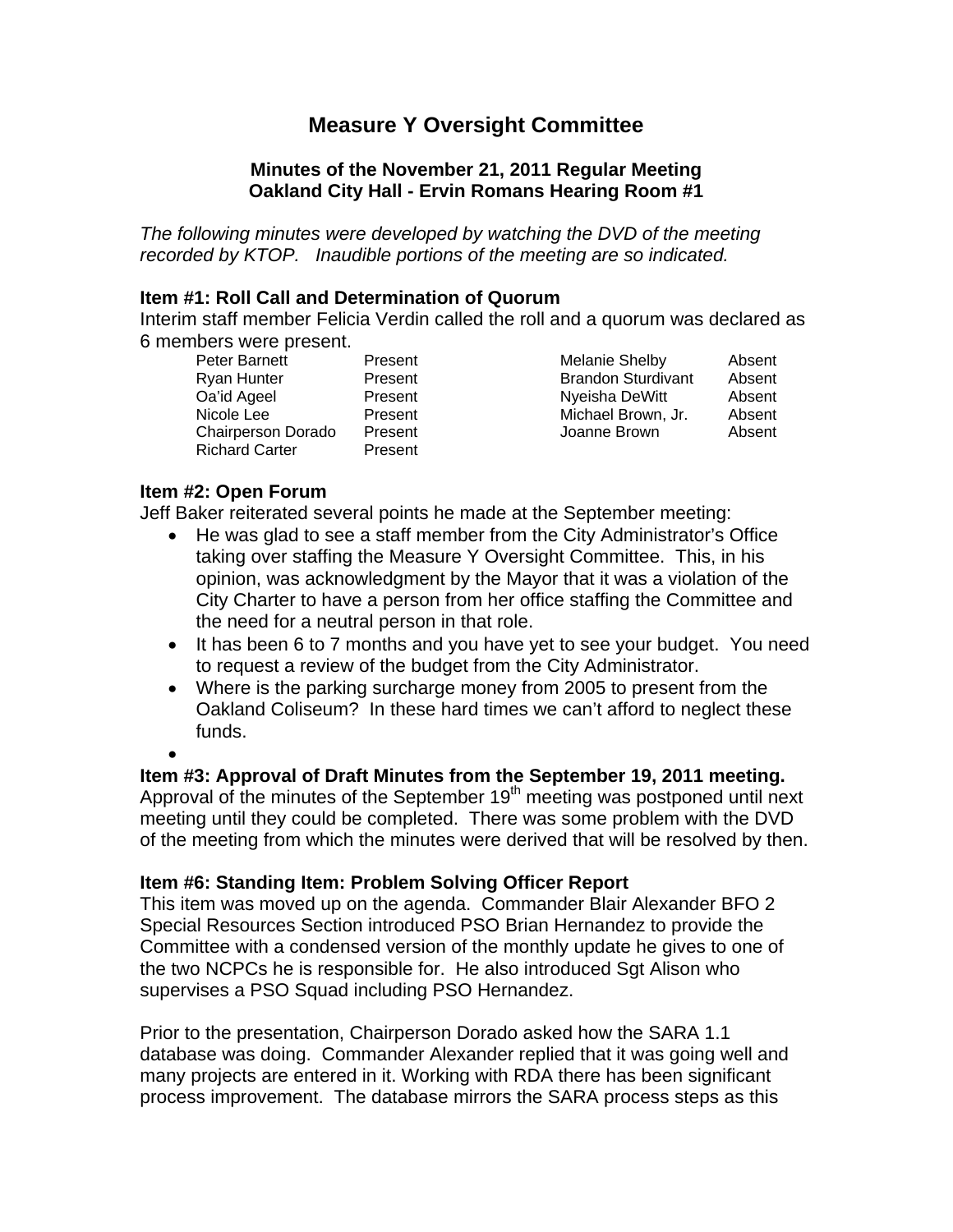helps the PSOs. He also commented that OPD sent officers to the annual community policing conference for additional exposure and training. This information will be disseminated to other officers.

Beat 30x PSO Hernandez gave a condensed version of his NCPC presentation which included the following elements:

- *NCPC Crime Data*: showing a map with the major crimes highlighted including 2 homicides and 6 robberies.
- *NCPC Crime Hotspots:* showing a map of hotspots with darker colors indicating a concentration of violent crime which are primarily along the major thoroughfares.
- *Top Problem Property:* A Dashwood Street property with loitering for the purpose of drug sales. There have been numerous calls on the drug hot line about drug dealing and shootings. The goal is to lower the number of drug hot line calls by 50% over a three month period. Since the project was opened there have been numerous successful enforcement activities at this property including a search warrant, arrest, weapons violation, and a fine on the property through the City Attorney's Office.
- *Top 3 Calls for Services Locations* 1) 25 calls at a group home in one month with runaway reports and narcotics. In response to a question he said he does not know the number of beds at that group home. 2) 23 calls within one month at a Weld Street location with drug dealing and disturbing the peace calls, 3) a 73<sup>rd</sup> Avenue pay phone location with 911 hang-ups, and medical and mentally ill calls.
- *Current Top 3 NCPC Priorities:* the Dashwood location and the community hasn't decided what the other two will be.
- *PSO Projects Update:* Open projects include the Dashwood location, and the Weld Street location.

PSO Hernandez, in response to several questions, described the NCPC by saying it is well attended with approximately 20 people and there is a lot of community participation in the projects. He also said there is no language issue that he has experienced. If he does come across someone who is Spanish speaking his partner will translate and his partner also attends NCPC meetings. He also discussed the time it takes to work a project saying the two projects he is working on take about 70-80 percent of his time. The other 20% is spent "scanning" on other issues. He also said he does high visibility patrols, knock-and-talks, going to project-related meetings, contacting community members, etc. He said he could probably handle three open projects at one time. He said on average it takes about (inaudible) although they are all different. He said he generally gets cooperation from community members. People do actively seek him out and this impacts the other 20% of his time.

PSO Hernandez said, in response to questions from Chairperson Dorado, said that he does describe the SARA process as part of his NCPC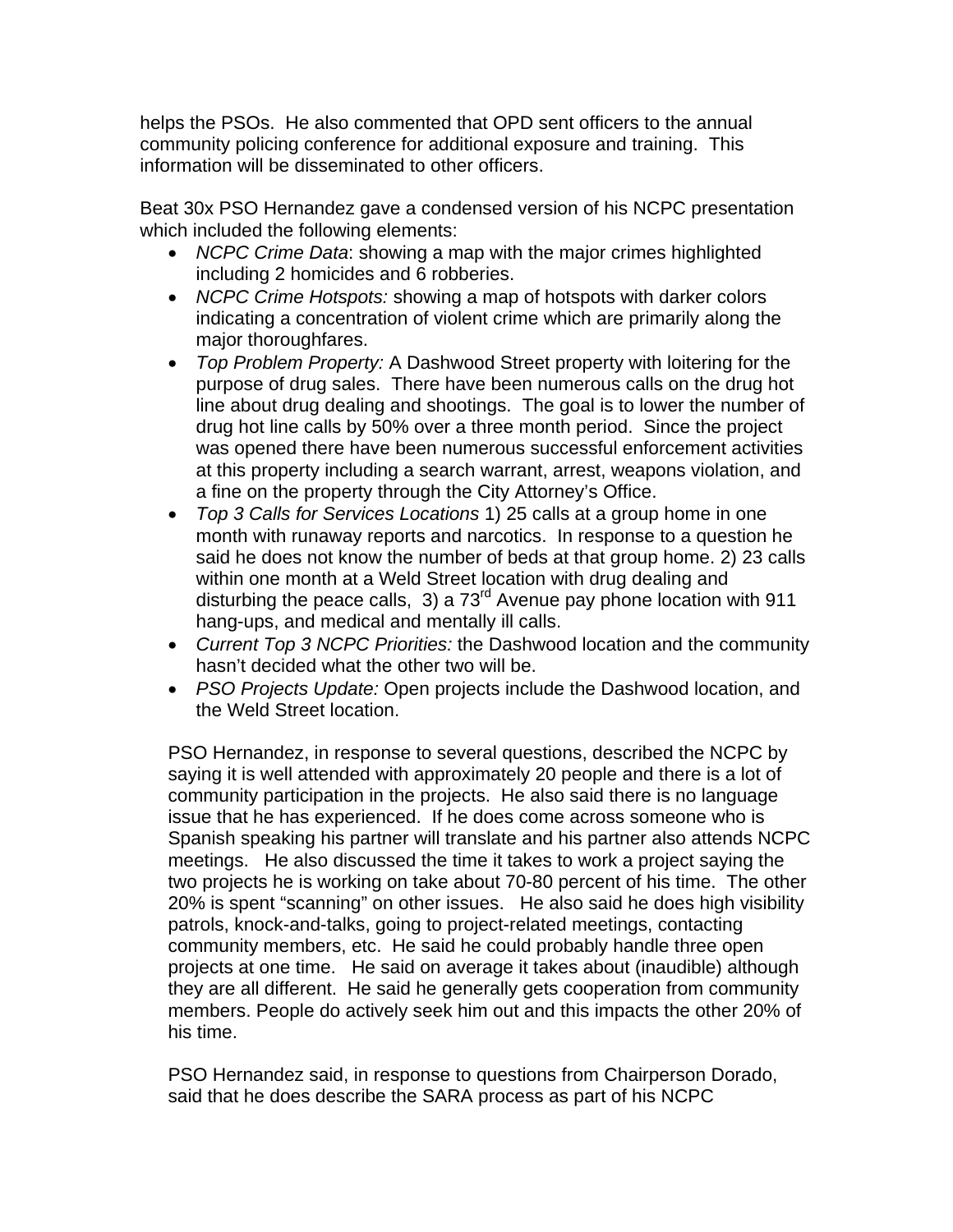presentation, but it depends on the number of items on the agenda so it won't go necessarily go over the specific process every time. He also said that when he is describing a project it all flows together and he will not necessarily describe the result of each step of the SARA process. However the SARA database does reflect the 4 steps in the process… (Inaudible). It was suggested by Chairperson Dorado that a handout of the SARA process for NCPC and community members would be helpful so they can understand how the process works.

Regarding the Community Policing Conference he said there was information presented that would be of benefit to the NCPCs. PSO Hernandez said successful beat projects were presented. One such project was from London where in response to burglaries the community and police department utilized data to focus hot spot enforcement patrols, (inaudible), utilize security devices where they thought there would be burglaries, CEPTED techniques, etc. And, over a one year period the burglaries dropped 70% and crime did seem to disperse. Chairperson Dorado said as the Chair of the Maxwell Park NCPC he would be interested in this information particularly regarding the use of security cameras.

Regarding resources that would be needed to bring down crime in his beats, PSO Hernandez said there is not only resources in particular, but many including community support. (inaudible)

Regarding the impact of Occupy Oakland on PSOs coverage of the beat, Commander Alexander said that, in his opinion, it has taken a lot of time and drained their energy because they have more and longer shifts. The funds, however, do not come from Measure Y they come from the General Fund instead. Commander also said that received approval to spend around \$40K of Measure Y funds purchasing computers and sending officers to the community policing conference, and purchasing entry and breaching tools.

#### **Item #4: Report from Resource Development Associates on the Second Quarter 2011 Community Policing Evaluation**

Patricia Bennett, the CEO of Resource Development Associates introduced Brightstar Ohlson the primary investigator on the community policing component. She presented an overview of the Quarterly Report which covers the period April 1 – June 30, 2011. She showed a PowerPoint presentation of relevant findings, which include:

• Coverage and Turnover – Is there enough staff in place and adequately trained to do this job? Yes, and during this period all positions were staffed, and there were no vacancies. However, turnover of PSOs had been a problem in the past, but there were fewer turnovers in this report. OPD has made good progress in developing a plan to address coverage gaps.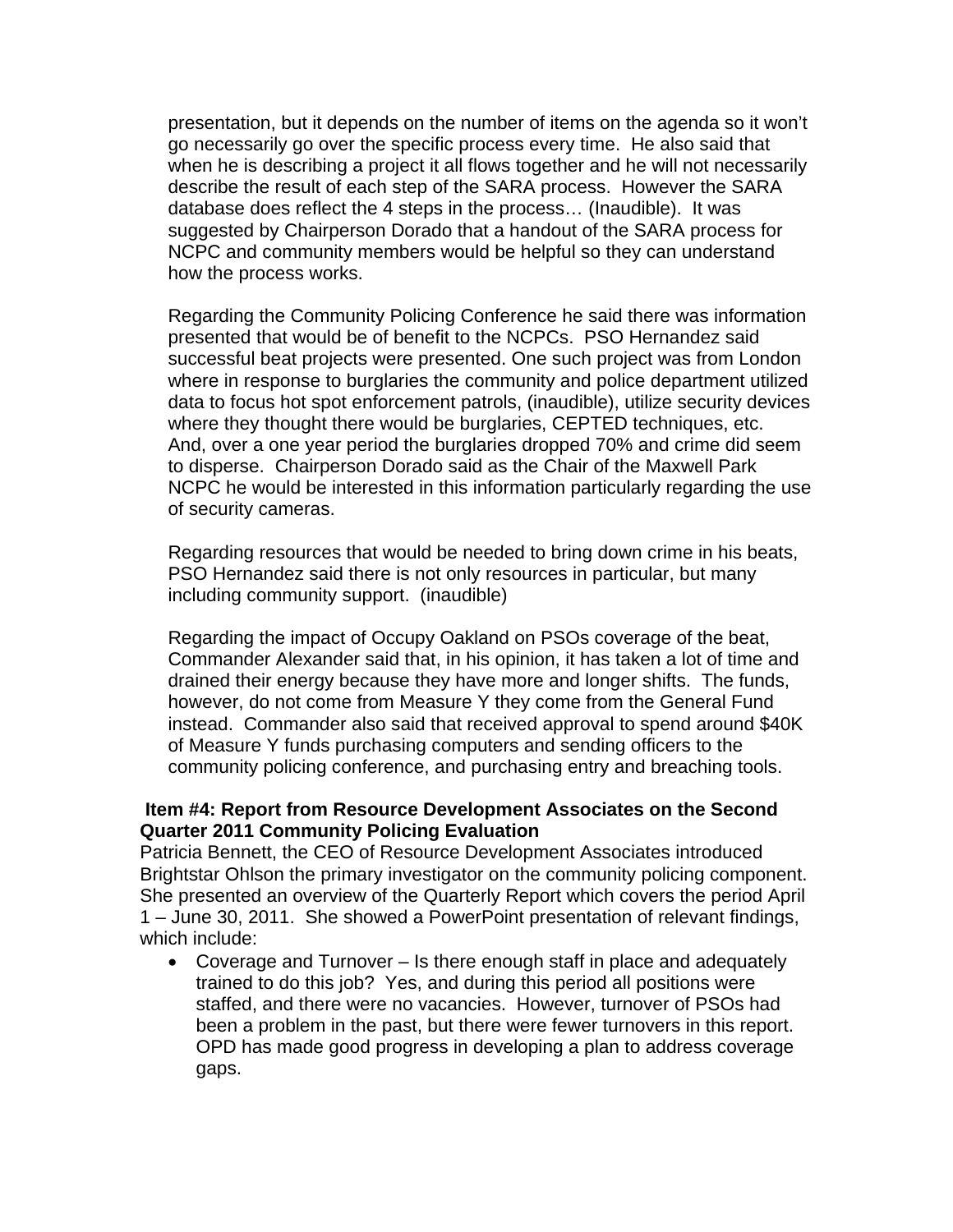- Problem Solving: Are PSOs opening SARA projects? Yes, all beats had at least one open project and the average was four. There was agreement from staff that the target is 3-5 projects per beat. Narcotics are the most common problem with abandoned houses and blight coming in second.
- Conditions: Were the conditions in place for the PSOs to be successful? Yes, as there is in-house training, tools like Forensic Logic for the PSOs to use, and support from the supervisors and managers.
- Morale. PSOs are engaged and interested and observations at NCPCs indicate there were effective engagement between residents and PSOs
- Tracking: the report provides two examples of problem-solving
- Updated the SARA database the PSOs are using.

Areas to improve

- Ongoing professional development
- Need to deploy PSO resources more strategically.
- Important for mid level management (Sergeants and Lieutenants) to understand the SARA process and be able to provide training and guidance to the PSO.
- Two command areas with different Lieutenants (Alexander and Hamilton) so you could end up with two separate PSO programs if there is not a conscious effort to align them across the two areas.
- Ensure that the funds set aside for training are, in fact, used for training. Pat Bennett then provided a briefing on this year's plan for information gathering and evaluation:
	- Going back to the single annual report format that will be released after July 2012.
	- The SARA Database has been upgraded to 1.1 and we would like to go to 2.0. We are talking with the CAO's about getting a small contract in place to do that. We will be getting a data dump to see if 1.1 is being used appropriately. In 2.0 they hope the system will be upgraded so management could access it and use it as a management tool.
	- There will be a PSO survey on problem solving and tracking progress in the database.
	- Fields research will continue and will consist of observations, interviews, attending NCPC meetings, going on ride-a-longs, and having bi-monthly meeting with management.

In response to a question by Member Lee regarding the categories in the database which are: narcotics, blighted properties and suspicious persons. How is "suspicious persons" a project? Brightstar Ohlson responded that this refers to people who are related to a problem at a specific location who maybe a person of interest.

In response to a question as to why the Committee was getting the report now since it was turned-in in July, Pat Bennett said there were a lot of changes in the City Administrator's Office and the staff person they submitted the report to was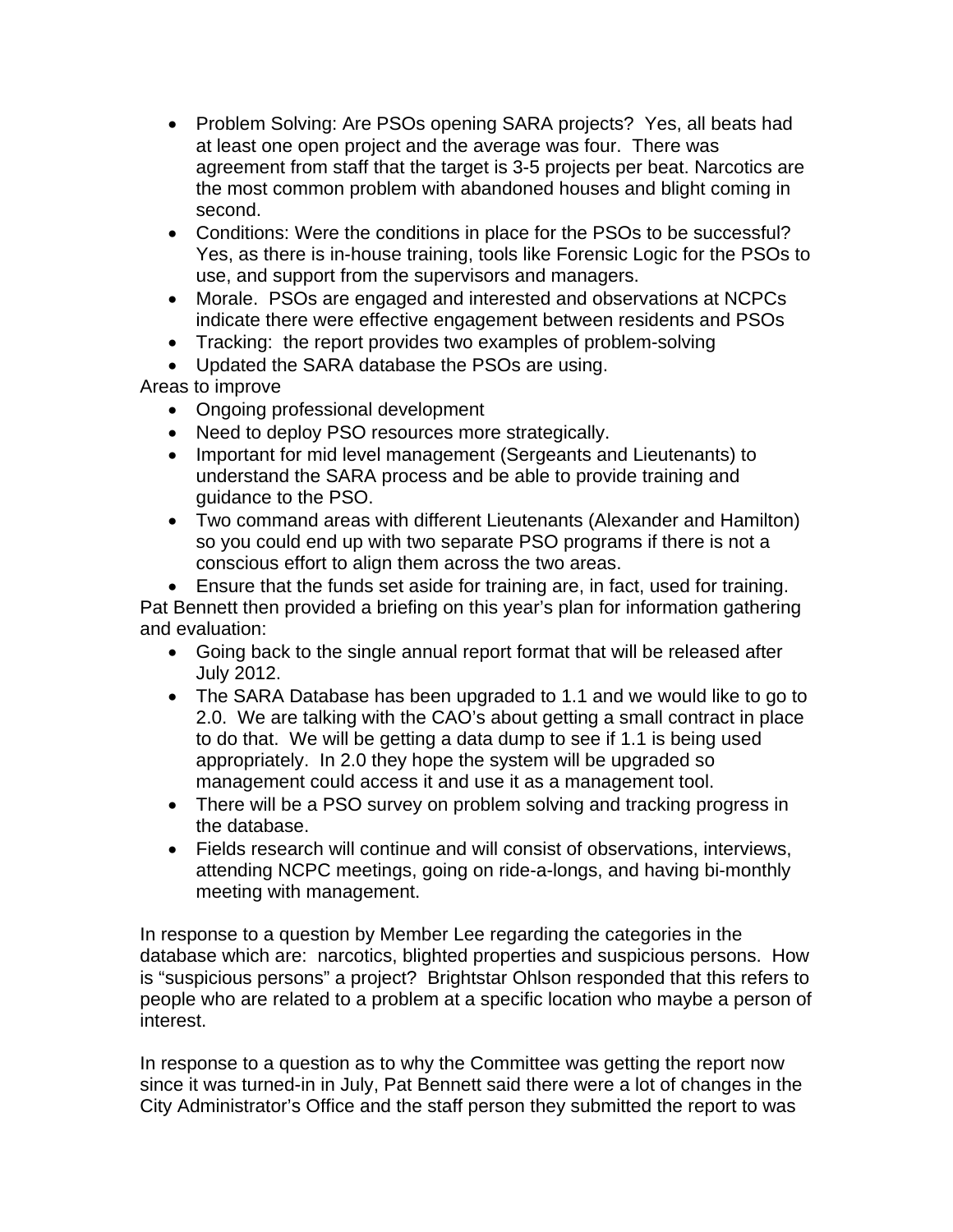moved to another department. However, since a new staff person has been assigned and this was brought to her attention it was put on the agenda right away.

In response to a question as to what Ms. Ohlson would recommend regarding training for the officers, she responded that there are a number of things that officers would benefit from including going to conferences and being exposed to what other cities are doing. However, developing the skills of officers on an ongoing basis is most important and it does not have to be done from the outside. Doing it on a continual basis what is important.

For example, in doing the SARA process PSOs will often skip the "analysis" step and go straight to the "response" step. Training has to be ongoing and repeated, as in this case so officers learn why all steps are important and their supervisors can help them do this. Training is not just for people who are new. Chairperson Dorado said it was interesting to hear that many PSOs skip the "analysis" step. He will mention this to OPD as an important step not to be skipped over.

Pat Bennett added that in order to institutionalize community policing it needs to be department-wide. (Inaudible) Given the 3 years RDA has been doing the evaluations we have see an intentional increase in the training which is very good.

A Committee member commended that regarding the reports generated by the database, if they get to the place where they can be given to the command staff it would be good to see them in Committee members' packet's as well.

Member Barnett said it would be helpful if there was a standardized list that projects fit in to.

In response to a question regarding consistency in the quality of NCPCs, Ms. Ohlson said there is a range. Many have good turnouts and she sees that some are improving.

Ms. Ohlson also said, in her opinion, it is the role of the PSO to help build the capacity of NCPC members to make informed decision about their priorities.

When asked about the lack of language diversity at NCPC meetings Ms. Ohlson commented that PSOs often work with their NSC to increase participation and that there is a lot of informal translation at meetings given that that funding for translation has been cut.

When asked if the PSOs are being effectively utilized, Ms Ohlson said they are. They are working hard, she sees PSOs analyzing crime reports and crime data, talking to residents to gather data. Or, she sees them investigating issues that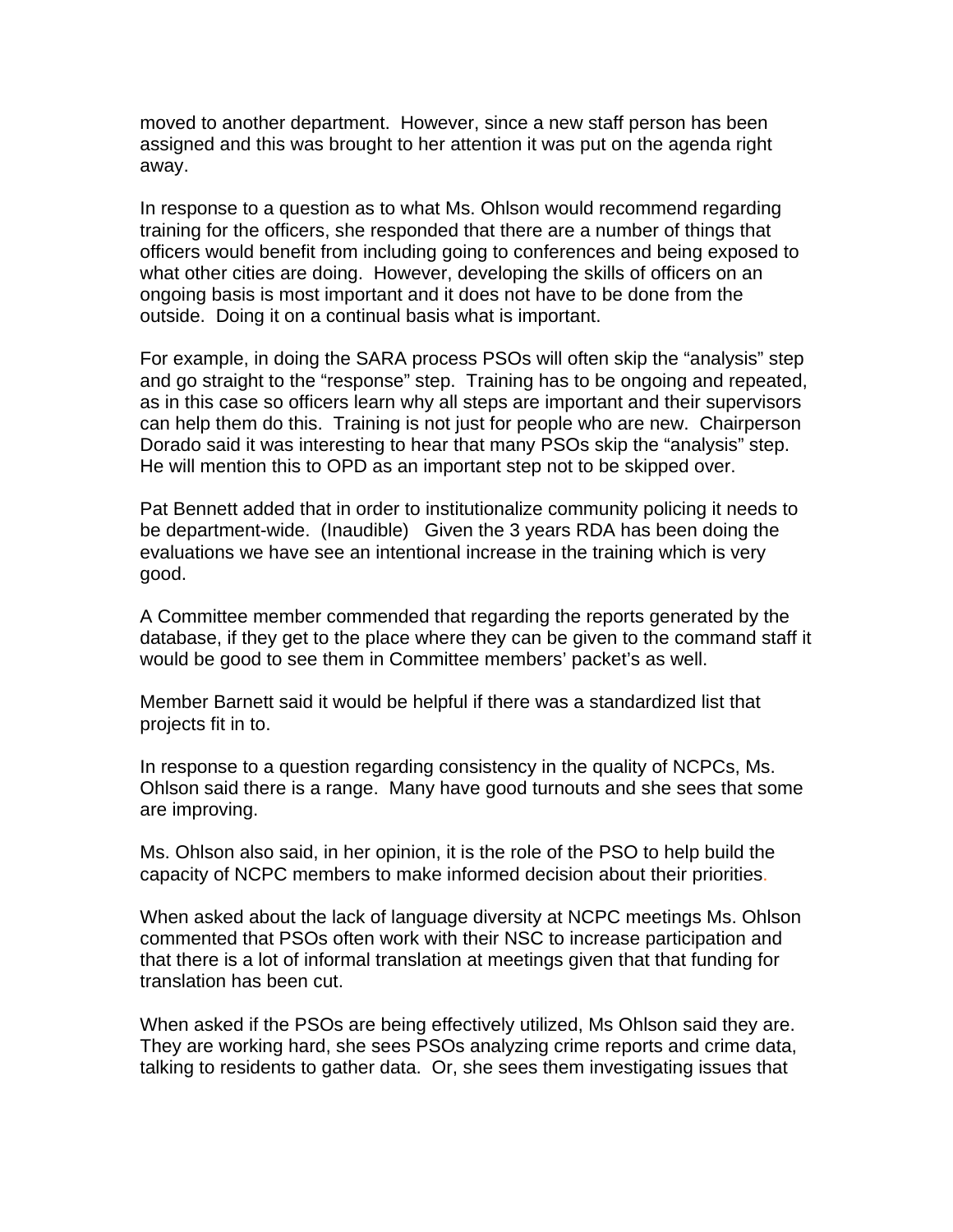may not be at the problem level that do make a difference to the quality of life in the beat.

In response to a question, Ms. Ohlson said that she does think that 3-5 projects is sufficient for a PSO given what it takes to address problems adequately. The beats with only one open project were to due to staff transition. PSOs, she believes, are focusing on the right projects, however sometimes there is a need to be more strategic in choosing the priorities. This is true for both the PSO and the community. Education of the community about crime trends and other indicators is important and a role the Officers can play more effectively.

When asked if she thought OPD was paying attention to the RDA evolution reports – or does the Committee need to be more vocal, Ms. Ohlson responded that compared to 3 years ago this is the best position we have been in in-terms of access to OPD and sharing our results. OPD agrees with most of the findings, and feel the evaluation is fair. OPD has its resource constraints to deal with but there is a commitment to the program that wasn't' there before. Pat Bennett added that OPD has been going through enormous leadership changes and RDA has access to the people at the highest level (inaudible).

Chairperson Dorado said he would like to see a protocol developed for how NCPC priorities are developed so they were consciously developed using a stepped process.

Public Speaker: Jeff Baker commented that it was inexcusable that this report is coming six months late and will be of no use whatsoever by the time it gets to the Council. Secondly, he appreciated the presentation by RDA, but he is sorry that they still have to promote obtaining the 2.0 version of the database. Without that, there is no accountably for the officers, and management does not know what officers are doing on their beats. Thirdly, in the officer's presentation, at no time did he mention any of the other Measure Y funded projects. It's as if he had no idea they existed. So there is no coordination between the PSOs and the DHS funded projects. \$63 million have been spent and we are still talking about the need to train the PSOs.

Public Speaker: Rashidah Grenache, Pueblo: The word she hasn't heard all night long is "violence prevention". Measure Y was intended to reduce violence and it is not clear to her what talking about "suspicious people" or the "number of people attending NCPCs" has to do with violence. So she's not sure what's being reported on, and if the core mission of Measure Y is being addressed. She would like to see more strategic planning to see a nexus between the programs and how they are directly reducing violence. There was no mention of officers getting out of their cars. There are basic questions that need to be asked and addressed. She wants to see the evaluation related to how it reduces violence and the current public safety initiative put forward by the Mayor's Office. How do the Measure Y strategies fit into that initiative? These programs are not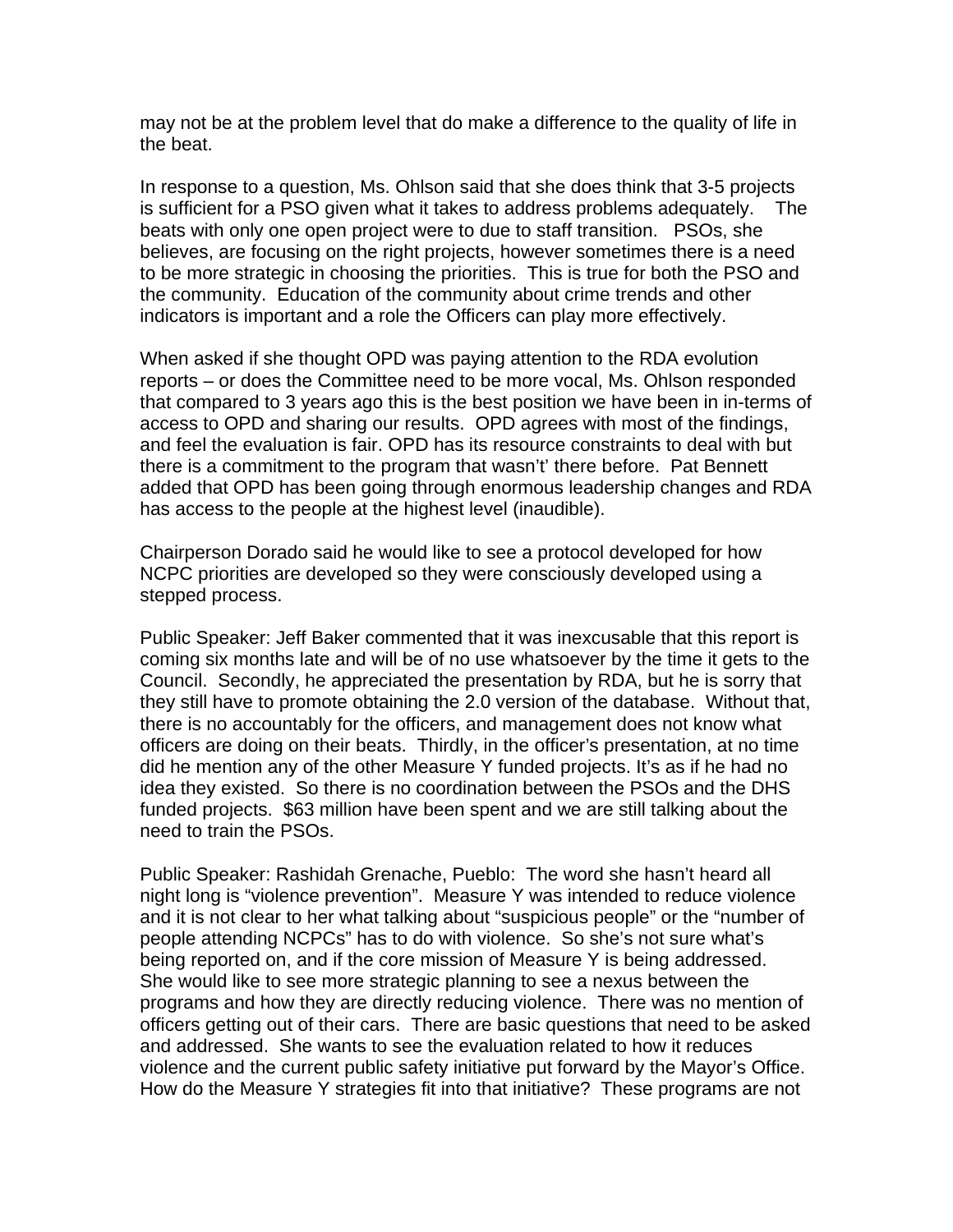being measured by how they are meeting the mission of reducing violence and they should be.

# **Item #5: Informational Report from the Department of Human Services on the Measure Y Request for Proposal (RFP) Process and Recommended Program**

Sara Bedford from Human Services outlined the proposal for the next RFP funding cycle. (Handouts were passed out because the computer was not working.) The City is in the second three-year funding cycle for Measure Y Violence Prevention Programs (2012 -1215) with \$5.7 available in prevention programming annually over the 3 years. The 2012-15 funding cycle will be the last for Measure Y, which sunsets in December 2016.

The guiding principals are:

- Focusing on the highest risk individuals intervention programming for youth and young adults who, for the most part, are already in the system.
- Supporting more intensive interventions because of the focus on high risk individuals.
- Prioritized services in the neighborhoods most impacted by violence. We have always used the stressor analysis as a way to focus services in those neighborhoods. We have re-analyzed and as a result have reordered the stressor list and they overlap with the Mayor's 100 blocks.
- Emphasizing coordination among public and community service systems. We have made an effort to align with our public funding partners like the Probation Department as they fund complimentary programs such as youth employment and case management. In every case we have aligned the proposed strategies with those funds and we will share common outcomes and performance measures.
- Data driven analysis and outcome based evaluation.
- Integrating family and community into service plans.
- Programs are using evidenced-based work and best practices.

The planning process to prepare for the RFP process, will include the following:

- Comprehensive needs assessment
- Performance data and available evaluation results review
- Crime data analysis
- Focus groups to obtain client perspectives on potential gaps in services
- Reentry employment provider focus groups
- Key stakeholder input was collected form public institutions
- Information from key informants and national experts on violence prevention and reentry.

The RFP Process has the following elements:

- The majority of funds will be allocated through a competitive RFP.
- Proposals will be solicited from established non-profit community-based and public agencies.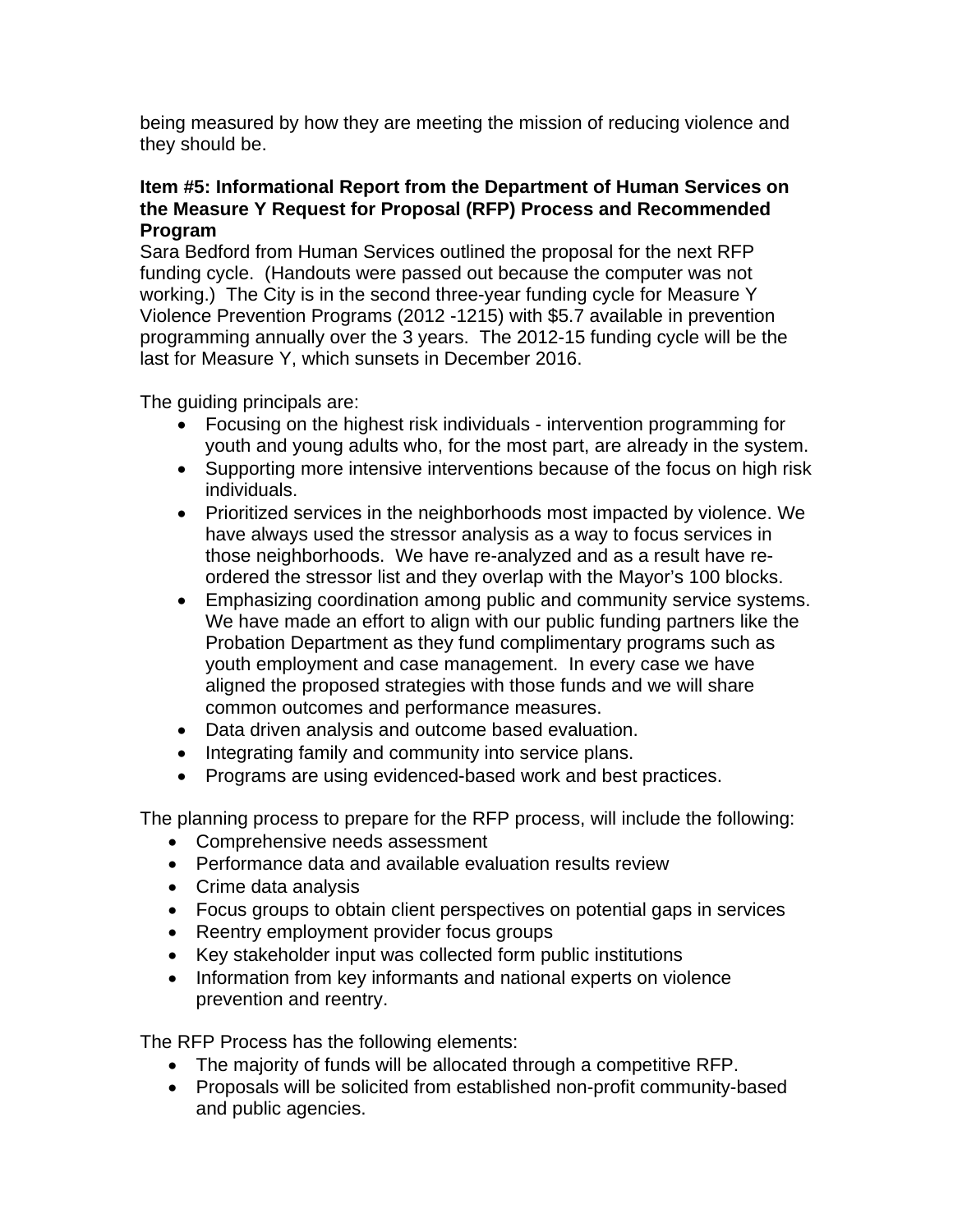- Leveraging will be required.
- There will be an on-line application, and a review process.
- The letter of intent allows for feedback.
- There will be a bidder's conference and on-going technical assistance.
- Subject matter experts will be required for the review panels.
- Review panels will use a standardized rating scale.
- DHS Director will make the final recommendations based on scores and geography.

#### The RFP Timeline is as follows:

| <b>RFP Release</b>                               | <b>January 9, 2012</b>    |
|--------------------------------------------------|---------------------------|
| <b>Bidder's Conference</b>                       | <b>January 16, 2012</b>   |
| Letter of Intent Due                             | <b>January 23, 2012</b>   |
| <b>Proposals Due</b>                             | February 28, 2012         |
| <b>Review Process</b>                            | March $1 - 23$ , 2012     |
| Notification of Recommendations                  | March 27, 2012            |
| <b>Appeals Due</b>                               | April 2, 2012             |
| <b>Recommendations to Oversight Committee</b>    | April 16, 2012            |
| Recommendations to Public Safety/City<br>Council | May 8 and May 15,<br>2012 |
| <b>Contract Negotiations and Execution</b>       | June 1 - July 1, 2012     |
| <b>Contract Start Date</b>                       | July 1, 2012              |

The recommended funding categories include four broad areas:

- Focused Youth Services
- Young Adult Reentry Services
- Family Violence Services
- Street Outreach and Crisis/Incident Response Services

# Focused Youth Services

Services to specific populations of youth, who are most likely to be victims and/ perpetrators of violence

- JJO Wraparound \$900,000
- Youth employment \$450,000
- OUR Kids \$200,000
- Restorative Justice \$150,000
- Gang Strategy \$125,000
- *Subtotal \$1,825,000*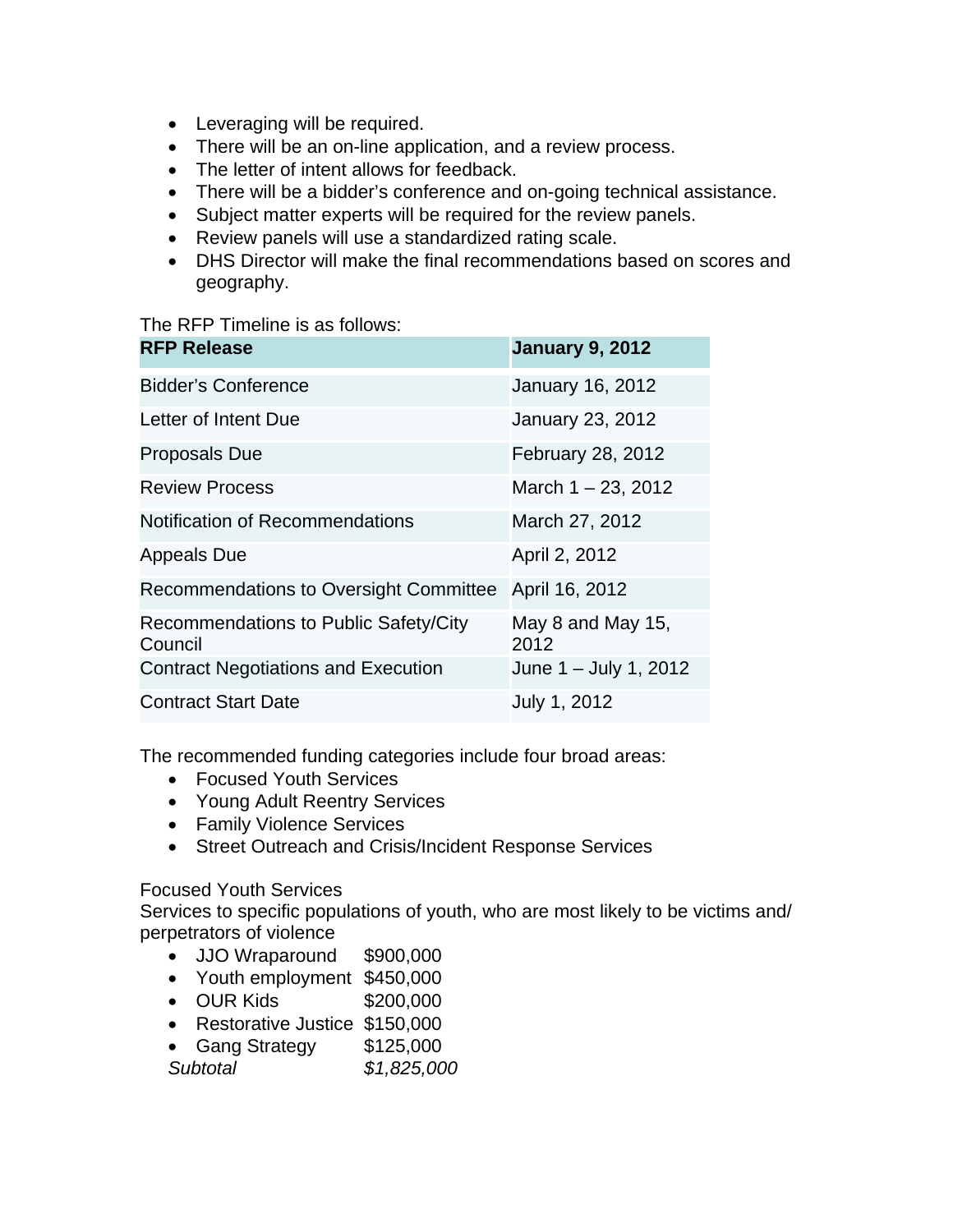The changes to the Focused Youth Services category include the following:

- JJC:
	- Incorporate use of risk assessment in referral process of JJC
	- Incorporate Gang and CSEC populations into JJC Strategy
	- Include youth returning from Camp Sweeney
- Youth Employment:
	- Incentivize education
	- Combine afterschool and summer employment
- Restorative Justice
	- Incorporate trainings for grantees
- Gang Strategy
	- Case Management incorporated into JJC strategy
	- Incorporate trainings for OUSD

Services to youth and young adults on probation or parole who are returning or have returned to Oakland

• Project Choice \$ 300,000 • Reentry Employment \$ 1,200,000 *Subtotal \$ 1,500,000*

Changed to the Adult Reentry Services Category include:

- Project Choice:
	- Include Santa Rita population
- Reentry Employment:
	- Prioritize education and family support
	- Require CBOs to have relationship with employers
	- Match federal OJJDP grant to support Outreach Developer/Call-In Case Manager

Family Violence Intervention Unit

Services and advocacy to address family violence, defined broadly as violence between family members, child abuse, and sexual abuse

| <b>Family Violence</b>                    |               | 500,000   |  |  |  |
|-------------------------------------------|---------------|-----------|--|--|--|
| <b>Intervention Unit</b>                  |               |           |  |  |  |
| <b>Outreach to Commercially</b>           |               | \$175,000 |  |  |  |
| <b>Sexually Exploited Children (CSEC)</b> |               |           |  |  |  |
| <b>Subtotal</b>                           | $\mathcal{S}$ | 675,000   |  |  |  |

Changes to the Family Violence Intervention Unit include:

- Family Violence Intervention Unit:
	- Incorporate Mental Health for 0 to 5
	- Focus intensive follow-up on cases within Mayor's 100 blocks
- Outreach to Commercially Sexually Exploited Children (CSEC):
	- Case management of CSEC will be incorporated into JJC strategy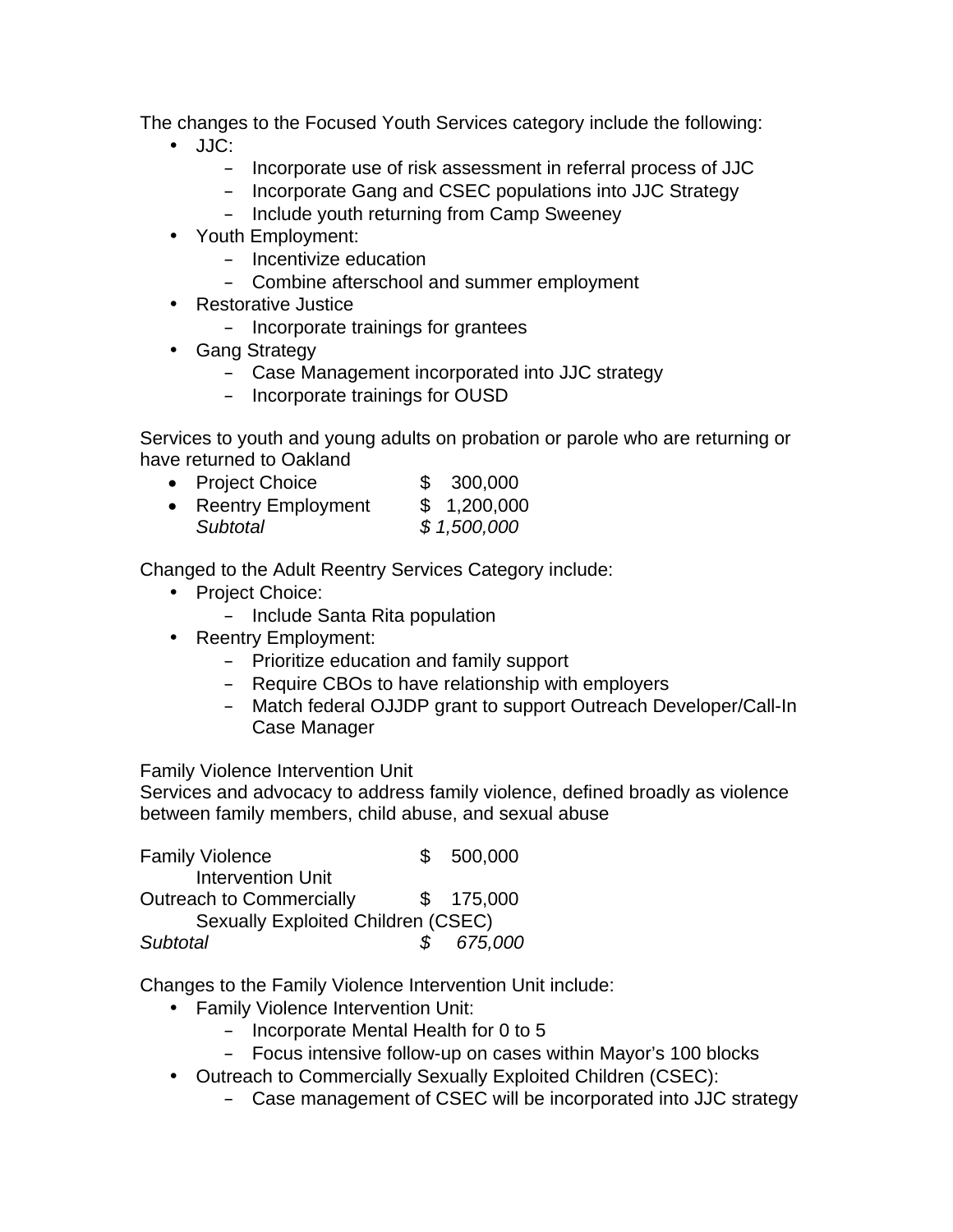Street Outreach and Crisis/Incident Response

Strategies designed to interrupt violence before it happens, mediate impact of violence when it does happen, and change the culture of violence

| <b>Street Outreach</b>       | \$1,050,000 |
|------------------------------|-------------|
| <b>Highland Intervention</b> | 125,000     |
| <b>Crisis Response</b>       | \$300,000   |
| Late Night Live              | \$250,000   |
| in the Park                  |             |
| Subtotal                     | \$1,725,000 |
|                              |             |

Changes to Incident Response include:

- Street Outreach:
	- Match OJJDP grant to ensure street outreach teams remain at full force
	- More focus on intensive case management
- Highland Intervention:
	- Increase age range served up to 30
- Crisis Response:
	- No Changes proposed
- Late Night Live in the Park:
	- New Strategy proposed by Mayor
	- Previous strategies City County Neighborhood Initiative (CCNI) and Mayor's Public Safety District support will be incorporated into this strategy
	- Continuation of community engagement funded by OJJDP

Ms. Bedford acknowledged in response to a question/comment from Member Barnett that there are multiple components to each of the programs listed above and there might be multiple providers and the particular programs are reflected in the RDA reports. The prior annual reports are all available on the Measure Y website and the performance and evolution data will be available to the Measure Y Committee. She also said that the appendix of the RDA reports track the individual agency's performance over the period.

In response to a question asking if Mr. Taggers was still employed in the reentry program, Ms. Bedford responded that that position is the Mayor's Reentry Specialist positions and works our of the Department of Human Services in the areas of job development. This position works with employers to find people jobs since the economy has been so bad. This position is not recommended to be continued, but the work of job development is recommended to be continued through the open RFT process. It would be eliminated as a City position as of July 1, 2012.

Regarding the Late Night Live in the Park, it was asked how much that would possibly cost? Ms. Bedford said she doesn't have good figures but she believes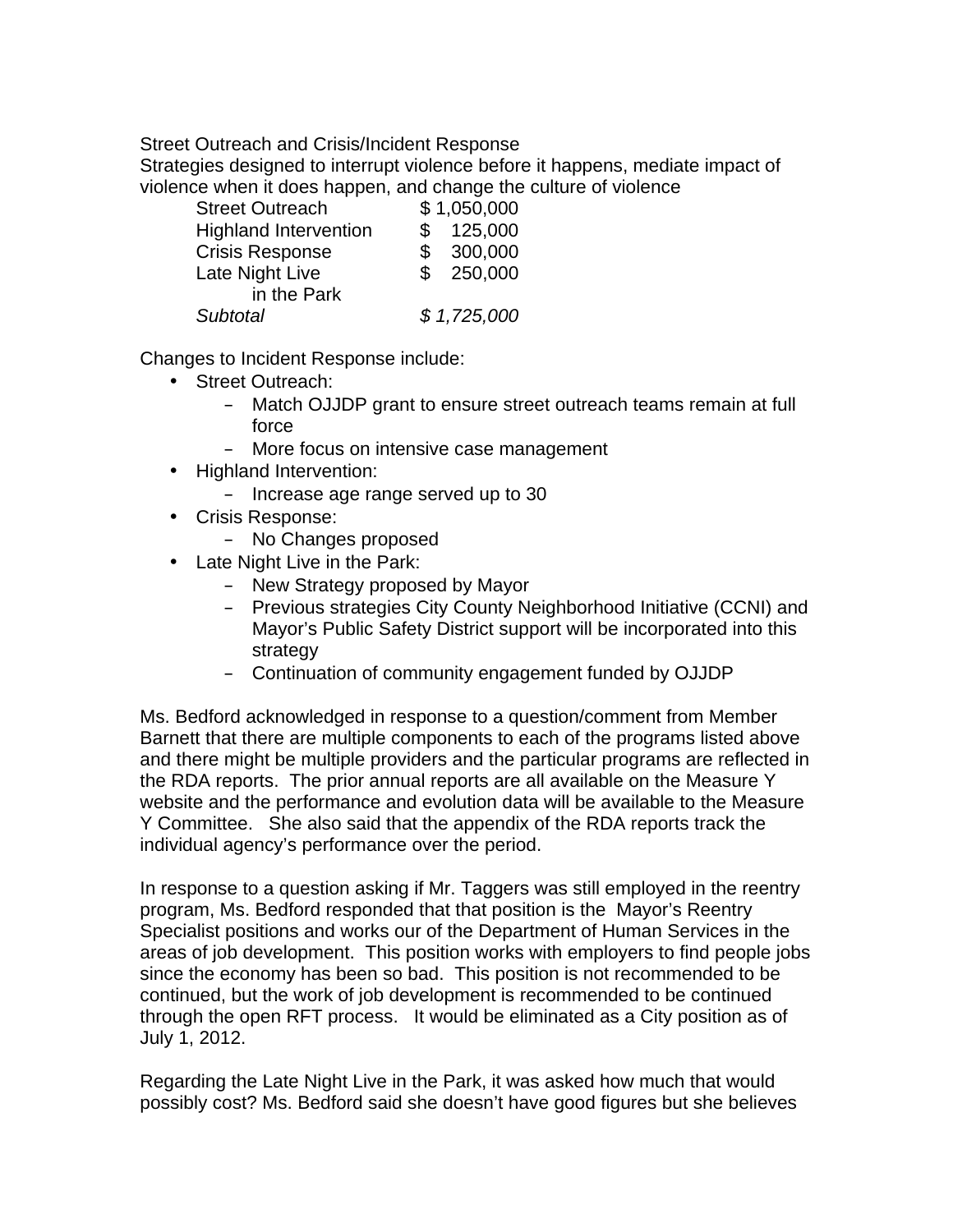the \$250,000 proposed is enough to do 2 parks although additional funds would have to be raised. Regarding how the data for this project could be captured, she responded saying it could be called an "event" and tally how many people participated. For the pilot project they did this summer, when they compared crime data for this 6 block area on those Friday nights in 2009 and 2010, it showed a 48% reduction in crime in 2011. This is a dramatic decrease and gives us an idea of what you could do if you had a more intense program of working with high-risk families.

In response to a question from Member Ageel, Kevin Grant said the Outreach Teams work well with OPD and PSOs. There is a difference between what the PSOs do and what the Outreach Workers do. However, he wants to strengthen the relationship with OPD by working with the Lieutenant in charge to be sure that every violent incident that meets a certain criteria, is funneled to Kevin so the Outreach Teama can work on it. The Outreach Teas members focus on violence and work a "slow dance" in the community to reduce violence over time. Their goal is to work with high risk households to connect individuals with opportunities and programs.

Member Lee made two points: asking how does the SARA process work with violence? One PSO commented at a previous meeting that the SARA process is not conducive to homicides while it works well responding to blighted properties. Secondly, it seems clear that the PSOs do not know about and/or coordinate with the other Measure Y funded providers. One PSO when asked if he coordinated with MISSSEY said he did not. There needs to be more consistency with how PSO works with the providers.

(Inaudible)

# **Item #7: Agenda Building, Regular Meeting of December 19, 2011**

(Inaudible)

Member Lee asked that: 1) the budget be a standing item and 2) that the Measure Y provider report and PSO report be alternated.

Chairperson Dorado requested that: 1) City Manager Santana be invited to attend a meeting to discuss what support will be provided to the committee on a regular basis, and 2) the unresolved item from the Oct 13 City Attorney report on the settlement of the litigation vis a vis the Coliseum parking revenue, 3) invite OPD to discuss the retention of the realignment made under Chief Batts made.

It was also suggested that the December meeting be rescheduled due to the holidays. It was suggested that it was important to have a response from the Administration regarding the budget and the parking issues.